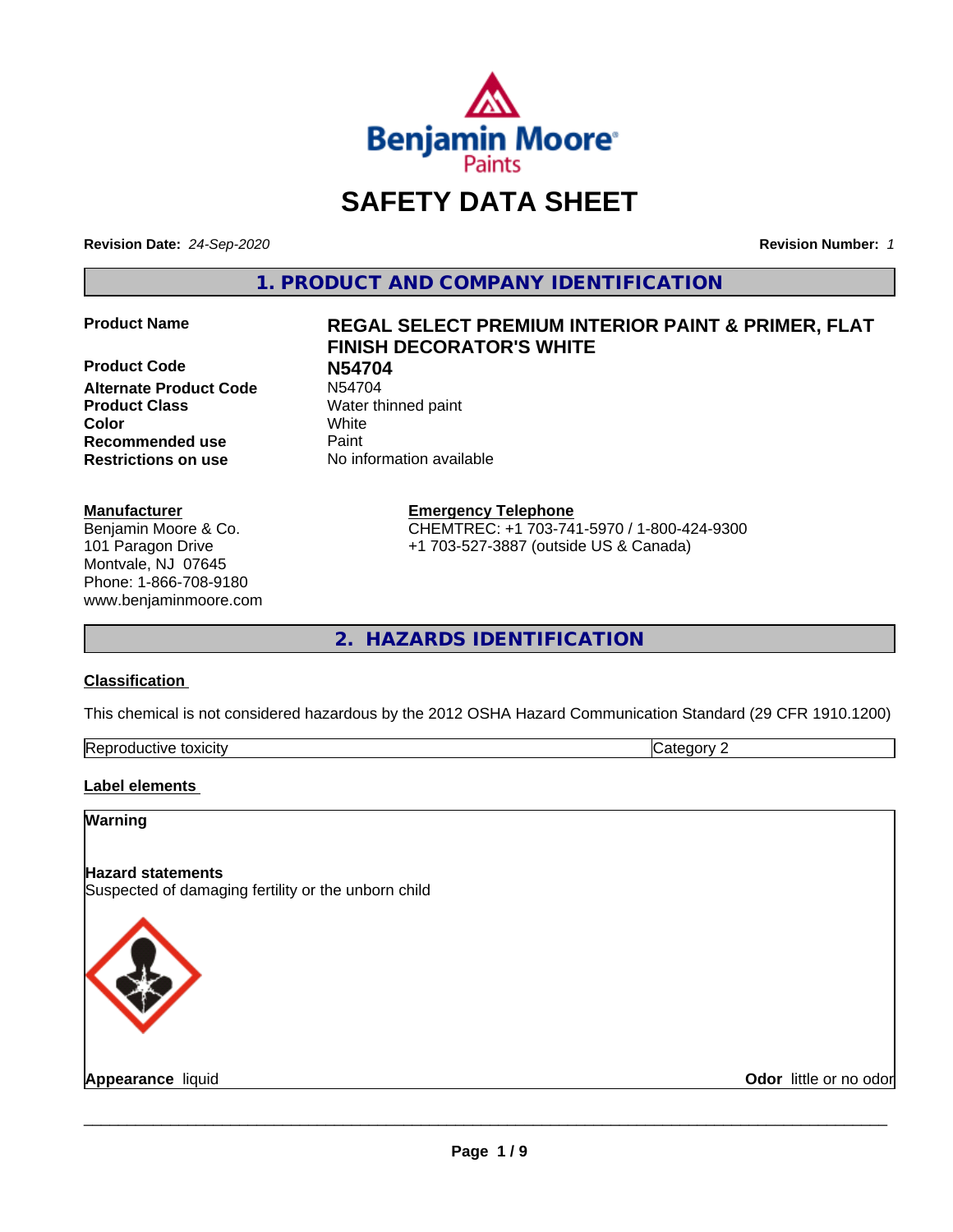# **Precautionary Statements - Prevention**

Obtain special instructions before use Do not handle until all safety precautions have been read and understood Use personal protective equipment as required

#### **Precautionary Statements - Response**

IF exposed or concerned: Get medical advice/attention

#### **Precautionary Statements - Storage**

Store locked up

#### **Precautionary Statements - Disposal**

Dispose of contents/container to an approved waste disposal plant

#### **Hazards not otherwise classified (HNOC)**

Not applicable

# **Other information**

No information available

 **WARNING:** This product contains isothiazolinone compounds at levels of <0.1%. These substances are biocides commonly found in most paints and a variety of personal care products as a preservative. Certain individuals may be sensitive or allergic to these substances, even at low levels.

# **3. COMPOSITION INFORMATION ON COMPONENTS**

| <b>Chemical name</b> | CAS No.    | Weight-%    |
|----------------------|------------|-------------|
| Titanium dioxide     | 13463-67-7 | 15 - 20     |
| Kaolin, calcined     | 92704-41-1 | $5 - 10$    |
| Limestone            | 1317-65-3  | $5 - 10$    |
| Diatomaceous earth   | 61790-53-2 | - 5         |
| Silica amorphous     | 7631-86-9  | - 5         |
| Nepheline syenite    | 37244-96-5 | - 5         |
| Trimethylolpropane   | 77-99-6    | $0.1 - 0.5$ |

|                       | 4. FIRST AID MEASURES                                                                                    |
|-----------------------|----------------------------------------------------------------------------------------------------------|
| <b>General Advice</b> | No hazards which require special first aid measures.                                                     |
| <b>Eye Contact</b>    | Rinse thoroughly with plenty of water for at least 15 minutes and consult a<br>physician.                |
| <b>Skin Contact</b>   | Wash off immediately with soap and plenty of water while removing all<br>contaminated clothes and shoes. |
| <b>Inhalation</b>     | Move to fresh air. If symptoms persist, call a physician.                                                |
| Ingestion             | Clean mouth with water and afterwards drink plenty of water. Consult a physician<br>if necessary.        |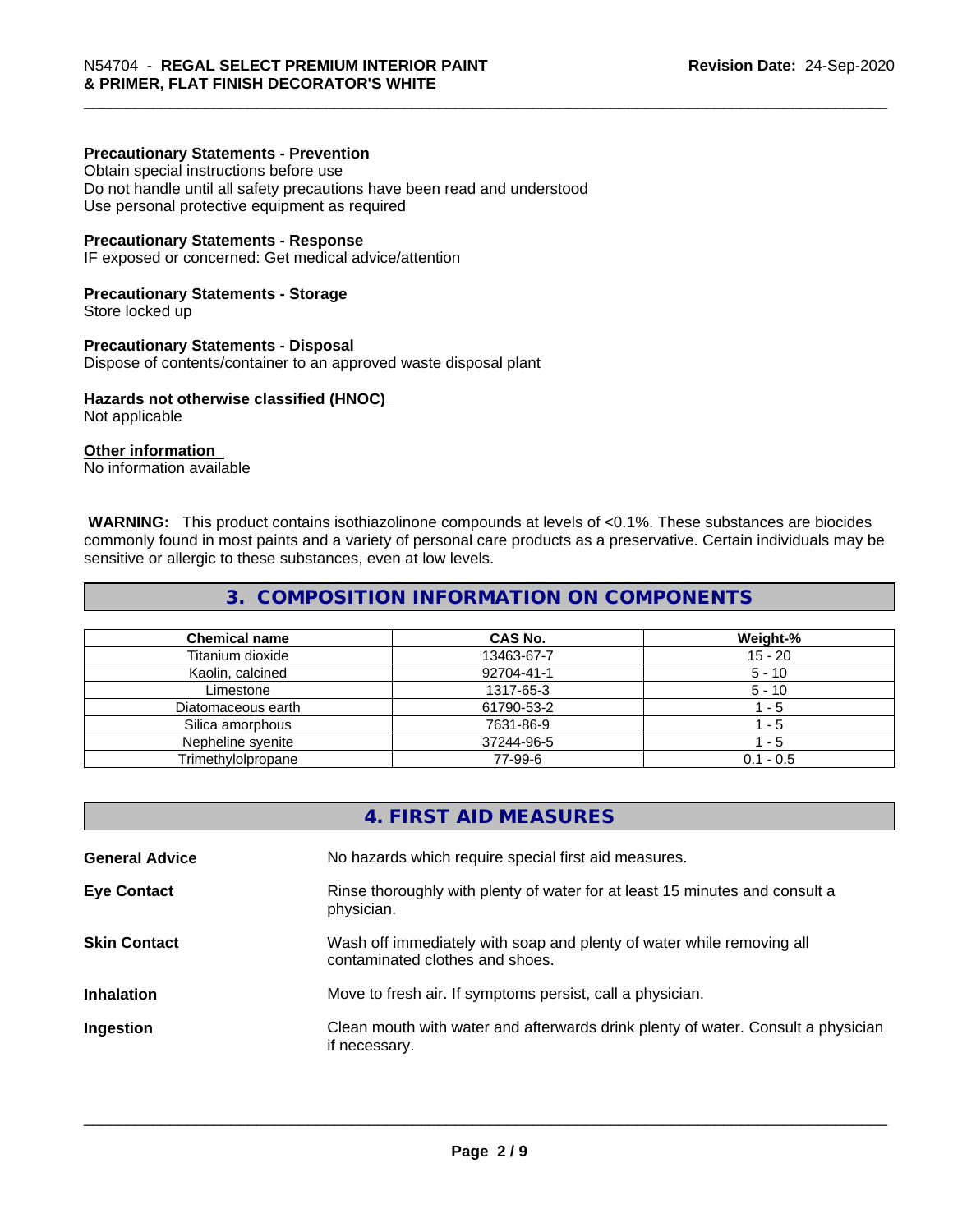**Most Important Symptoms/Effects** None known.

**Notes To Physician** Treat symptomatically.

**5. FIRE-FIGHTING MEASURES**

| <b>Suitable Extinguishing Media</b>                                              | Use extinguishing measures that are appropriate to local<br>circumstances and the surrounding environment.                                   |
|----------------------------------------------------------------------------------|----------------------------------------------------------------------------------------------------------------------------------------------|
| Protective equipment and precautions for firefighters                            | As in any fire, wear self-contained breathing apparatus<br>pressure-demand, MSHA/NIOSH (approved or equivalent)<br>and full protective gear. |
| <b>Specific Hazards Arising From The Chemical</b>                                | Closed containers may rupture if exposed to fire or<br>extreme heat.                                                                         |
| Sensitivity to mechanical impact                                                 | No                                                                                                                                           |
| Sensitivity to static discharge                                                  | No                                                                                                                                           |
| <b>Flash Point Data</b><br>Flash point (°F)<br>Flash Point (°C)<br><b>Method</b> | Not applicable<br>Not applicable<br>Not applicable                                                                                           |
| <b>Flammability Limits In Air</b>                                                |                                                                                                                                              |
| Lower flammability limit:<br><b>Upper flammability limit:</b>                    | Not applicable<br>Not applicable                                                                                                             |
| Health: 2<br>Flammability: 0<br><b>NFPA</b>                                      | <b>Instability: 0</b><br><b>Special: Not Applicable</b>                                                                                      |
| <b>NFPA Legend</b><br>0 - Not Hazardous<br>1 - Slightly                          |                                                                                                                                              |

2 - Moderate

3 - High

4 - Severe

*The ratings assigned are only suggested ratings, the contractor/employer has ultimate responsibilities for NFPA ratings where this system is used.*

*Additional information regarding the NFPA rating system is available from the National Fire Protection Agency (NFPA) at www.nfpa.org.*

# **6. ACCIDENTAL RELEASE MEASURES**

| <b>Personal Precautions</b>      | Avoid contact with skin, eyes and clothing. Ensure adequate ventilation.                             |
|----------------------------------|------------------------------------------------------------------------------------------------------|
| <b>Other Information</b>         | Prevent further leakage or spillage if safe to do so.                                                |
| <b>Environmental precautions</b> | See Section 12 for additional Ecological Information.                                                |
| <b>Methods for Cleaning Up</b>   | Soak up with inert absorbent material. Sweep up and shovel into suitable<br>containers for disposal. |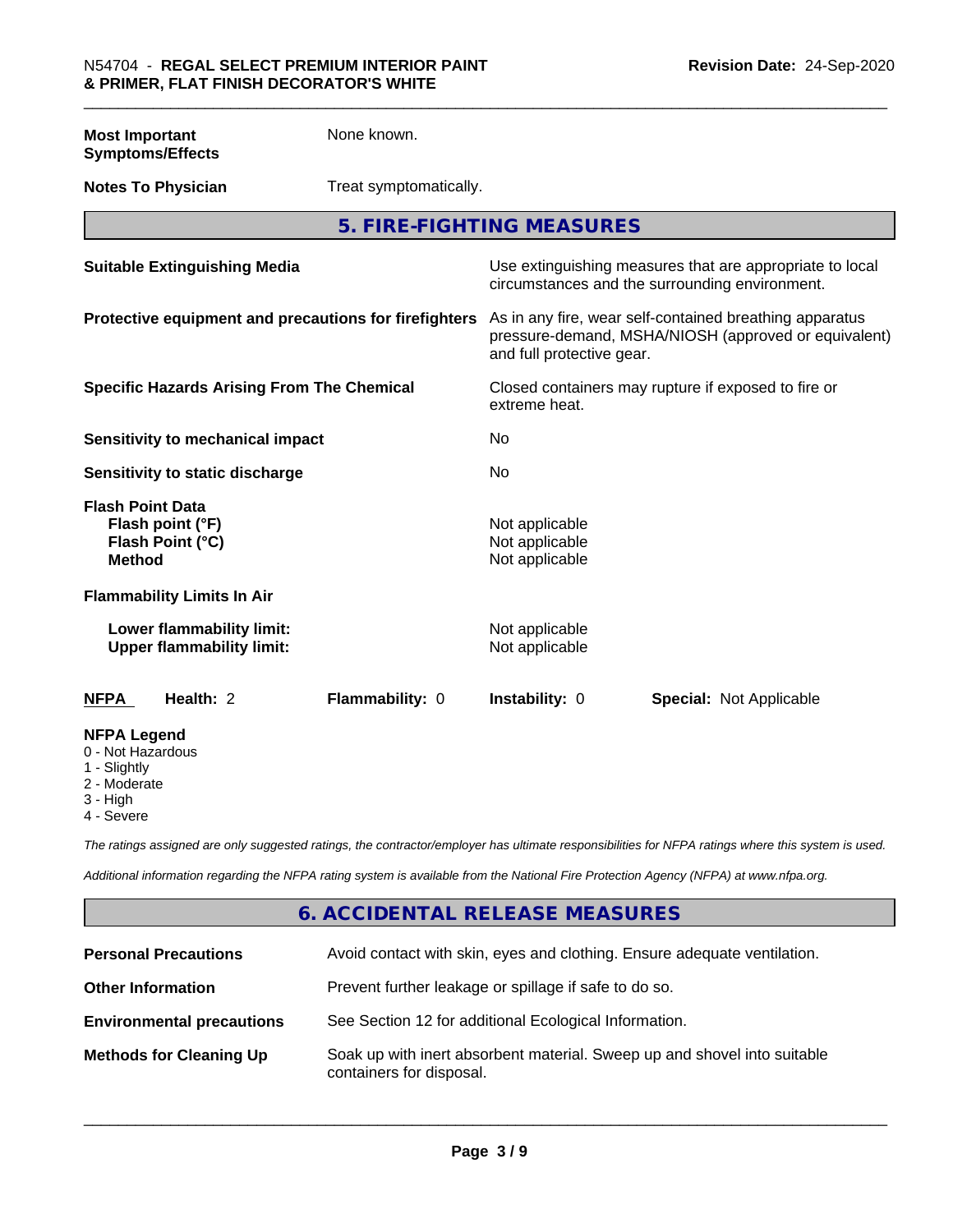# **7. HANDLING AND STORAGE**

| <b>Handling</b>               | Avoid contact with skin, eyes and clothing. Avoid breathing vapors, spray mists or<br>sanding dust. In case of insufficient ventilation, wear suitable respiratory<br>equipment. |
|-------------------------------|----------------------------------------------------------------------------------------------------------------------------------------------------------------------------------|
| <b>Storage</b>                | Keep container tightly closed. Keep out of the reach of children.                                                                                                                |
| <b>Incompatible Materials</b> | No information available                                                                                                                                                         |

# **8. EXPOSURE CONTROLS/PERSONAL PROTECTION**

# **Exposure Limits**

| <b>Chemical name</b> | <b>ACGIH TLV</b>         | <b>OSHA PEL</b>                               |
|----------------------|--------------------------|-----------------------------------------------|
| Titanium dioxide     | TWA: $10 \text{ mg/m}^3$ | 15 mg/m <sup>3</sup> - TWA                    |
| Limestone            | N/E                      | 15 mg/m $3$ - TWA<br>$5 \text{ mg/m}^3$ - TWA |
| Diatomaceous earth   | N/E                      | 20 mppcf - TWA                                |
| Silica amorphous     | N/E                      | 20 mppcf - TWA                                |

# **Legend**

ACGIH - American Conference of Governmental Industrial Hygienists Exposure Limits OSHA - Occupational Safety & Health Administration Exposure Limits N/E - Not Established

| <b>Engineering Measures</b>          | Ensure adequate ventilation, especially in confined areas.                                                                          |  |
|--------------------------------------|-------------------------------------------------------------------------------------------------------------------------------------|--|
| <b>Personal Protective Equipment</b> |                                                                                                                                     |  |
| <b>Eye/Face Protection</b>           | Safety glasses with side-shields.                                                                                                   |  |
| <b>Skin Protection</b>               | Protective gloves and impervious clothing.                                                                                          |  |
| <b>Respiratory Protection</b>        | In case of insufficient ventilation wear suitable respiratory equipment.                                                            |  |
| <b>Hygiene Measures</b>              | Avoid contact with skin, eyes and clothing. Remove and wash contaminated<br>clothing before re-use. Wash thoroughly after handling. |  |

# **9. PHYSICAL AND CHEMICAL PROPERTIES**

| Appearance              | liquid                   |
|-------------------------|--------------------------|
|                         |                          |
| Odor                    | little or no odor        |
| <b>Odor Threshold</b>   | No information available |
| Density (Ibs/gal)       | $11.15 - 11.25$          |
| <b>Specific Gravity</b> | $1.34 - 1.36$            |
| рH                      | No information available |
| <b>Viscosity (cps)</b>  | No information available |
| Solubility(ies)         | No information available |
| <b>Water solubility</b> | No information available |
| <b>Evaporation Rate</b> | No information available |
| Vapor pressure          | No information available |
| Vapor density           | No information available |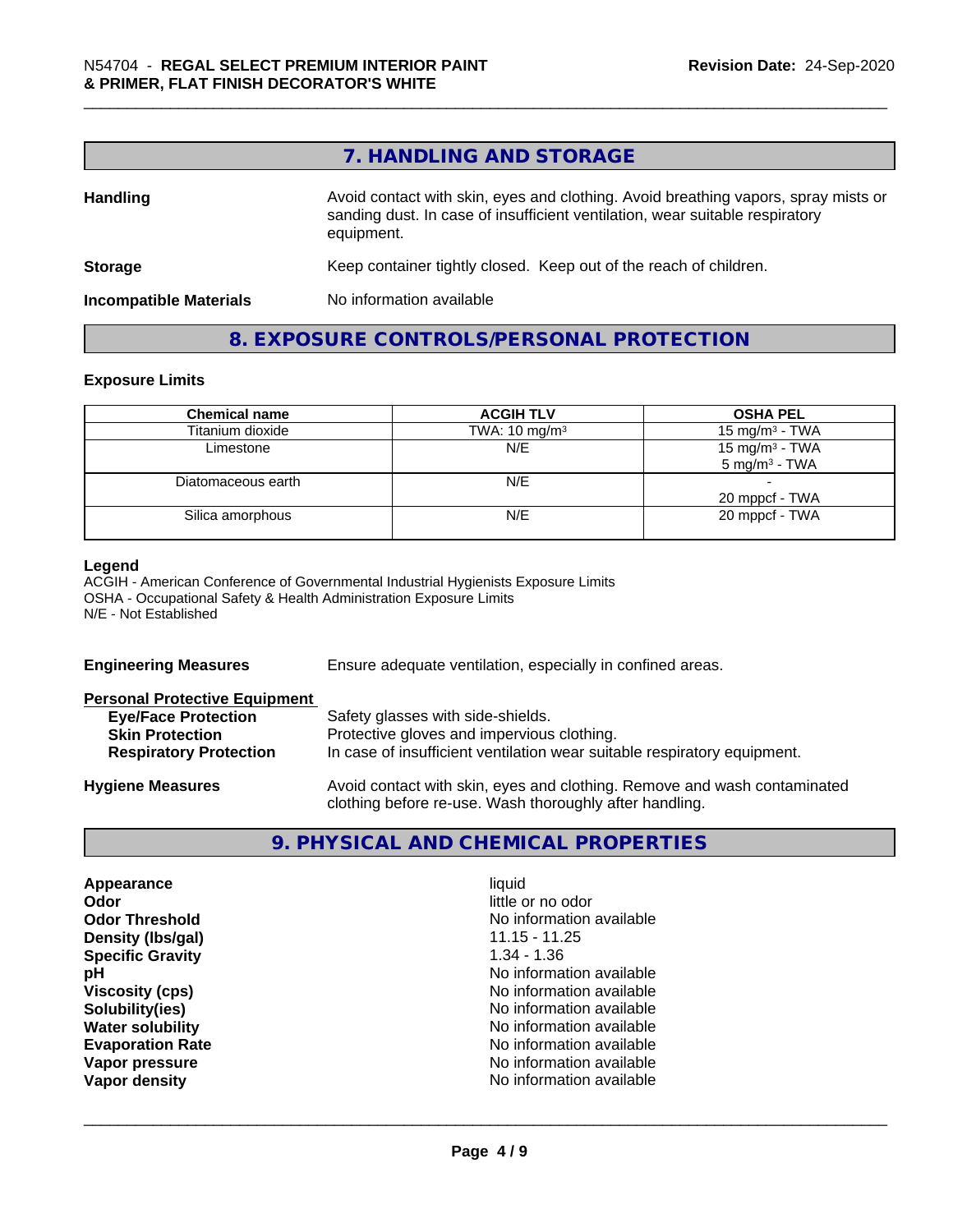| $50 - 60$                |
|--------------------------|
| $35 - 45$                |
| $40 - 50$                |
| $55 - 65$                |
| < 50                     |
| 212                      |
| 100                      |
| 32                       |
| 0                        |
| Not applicable           |
| Not applicable           |
| Not applicable           |
| Not applicable           |
| Not applicable           |
| Not applicable           |
| No information available |
| No information available |
| No information available |
| No information available |
| No information available |
|                          |

# **10. STABILITY AND REACTIVITY**

| <b>Reactivity</b>                       | Not Applicable                           |
|-----------------------------------------|------------------------------------------|
| <b>Chemical Stability</b>               | Stable under normal conditions.          |
| <b>Conditions to avoid</b>              | Prevent from freezing.                   |
| <b>Incompatible Materials</b>           | No materials to be especially mentioned. |
| <b>Hazardous Decomposition Products</b> | None under normal use.                   |
| Possibility of hazardous reactions      | None under normal conditions of use.     |

# **11. TOXICOLOGICAL INFORMATION**

**Product Information**

# **Information on likely routes of exposure**

**Principal Routes of Exposure** Eye contact, skin contact and inhalation.

**Acute Toxicity** 

**Product Information** No information available

# **Symptoms** related to the physical, chemical and toxicological characteristics

**Symptoms** No information available

# **Delayed and immediate effects as well as chronic effects from short and long-term exposure**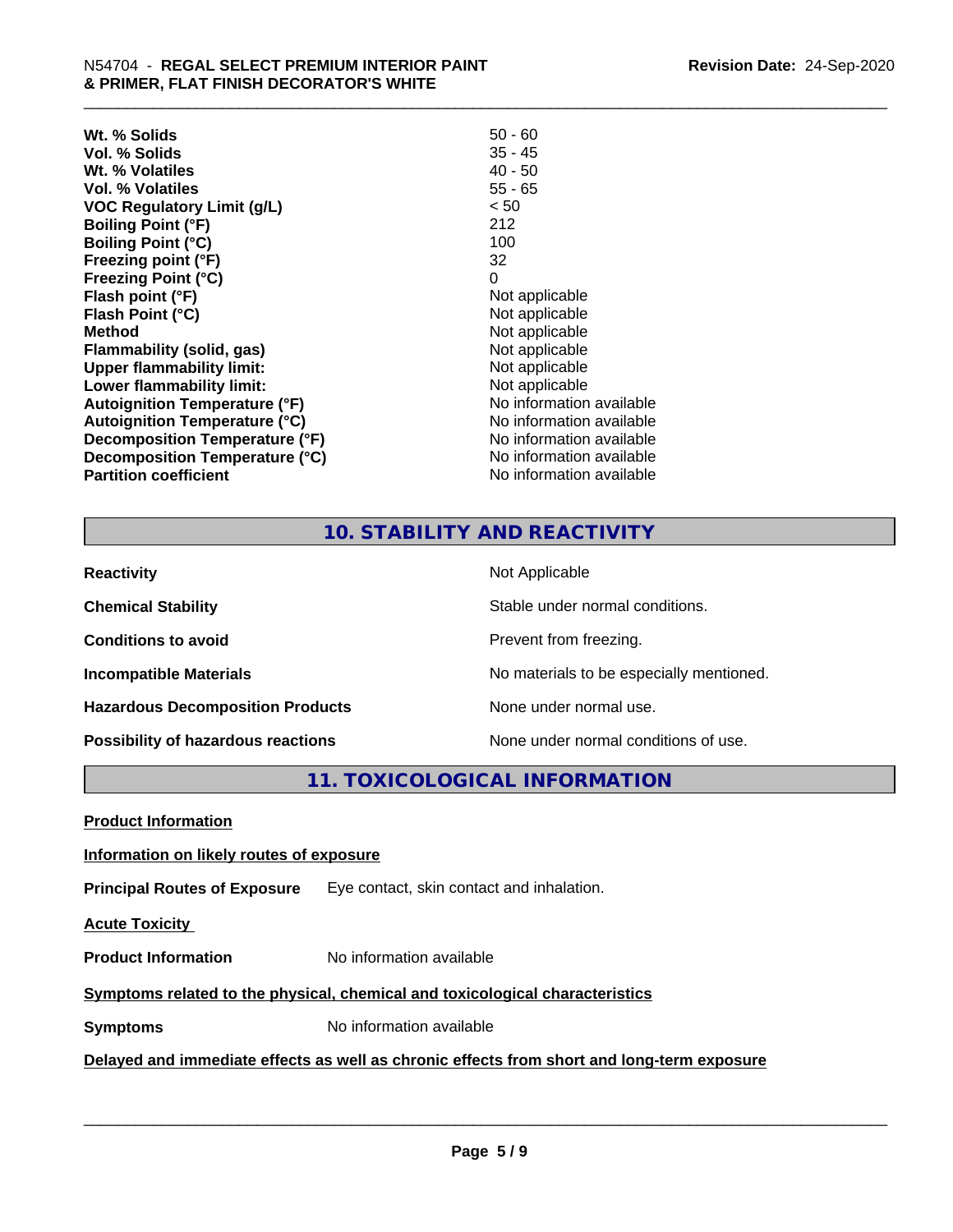| Eye contact                     | May cause slight irritation.                                                      |
|---------------------------------|-----------------------------------------------------------------------------------|
| <b>Skin contact</b>             | Substance may cause slight skin irritation. Prolonged or repeated contact may dry |
|                                 | skin and cause irritation.                                                        |
| <b>Inhalation</b>               | May cause irritation of respiratory tract.                                        |
| Ingestion                       | Ingestion may cause gastrointestinal irritation, nausea, vomiting and diarrhea.   |
| <b>Sensitization</b>            | No information available                                                          |
| <b>Neurological Effects</b>     | No information available.                                                         |
| <b>Mutagenic Effects</b>        | No information available.                                                         |
| <b>Reproductive Effects</b>     | Possible risk of impaired fertility. Possible risk of harm to the unborn child.   |
| <b>Developmental Effects</b>    | No information available.                                                         |
| <b>Target organ effects</b>     | No information available.                                                         |
| <b>STOT - single exposure</b>   | No information available.                                                         |
| <b>STOT - repeated exposure</b> | No information available.                                                         |
| Other adverse effects           | No information available.                                                         |
| <b>Aspiration Hazard</b>        | No information available                                                          |

# **Numerical measures of toxicity**

**The following values are calculated based on chapter 3.1 of the GHS document**

**ATEmix (oral)** 18182 mg/kg

# **Component Information**

| Chemical name                  | Oral LD50                                      | Dermal LD50             | Inhalation LC50         |
|--------------------------------|------------------------------------------------|-------------------------|-------------------------|
| Titanium dioxide<br>13463-67-7 | $> 10000$ mg/kg (Rat)                          |                         |                         |
| Kaolin, calcined<br>92704-41-1 | $>$ 2000 mg/kg (Rat)                           |                         |                         |
| Silica amorphous<br>7631-86-9  | $= 7900$ mg/kg (Rat)                           | $>$ 2000 mg/kg (Rabbit) | $> 2.2$ mg/L (Rat) 1 h  |
| Trimethylolpropane<br>77-99-6  | $= 14100$ mg/kg (Rat)<br>$= 14000$ mg/kg (Rat) |                         | $> 0.29$ mg/L (Rat) 4 h |

# **Chronic Toxicity**

# **Carcinogenicity**

*The information below indicateswhether each agency has listed any ingredient as a carcinogen:.*

| <b>Chemical</b><br>name            | <b>IARC</b>                                | <b>NTP</b> | ດເ⊔າ<br>∪אח |
|------------------------------------|--------------------------------------------|------------|-------------|
|                                    | .<br>クロ<br>Human<br>Possible<br><u>_ _</u> |            | ∟isted      |
| .<br><br>dioxide<br><b>itanium</b> | Carcinogen                                 |            |             |

• Although IARC has classified titanium dioxide as possibly carcinogenic to humans (2B), their summary concludes: "No significant exposure to titanium dioxide is thought to occur during the use of products in which titanium dioxide is bound to other materials, such as paint."

# **Legend**

IARC - International Agency for Research on Cancer NTP - National Toxicity Program OSHA - Occupational Safety & Health Administration

**12. ECOLOGICAL INFORMATION**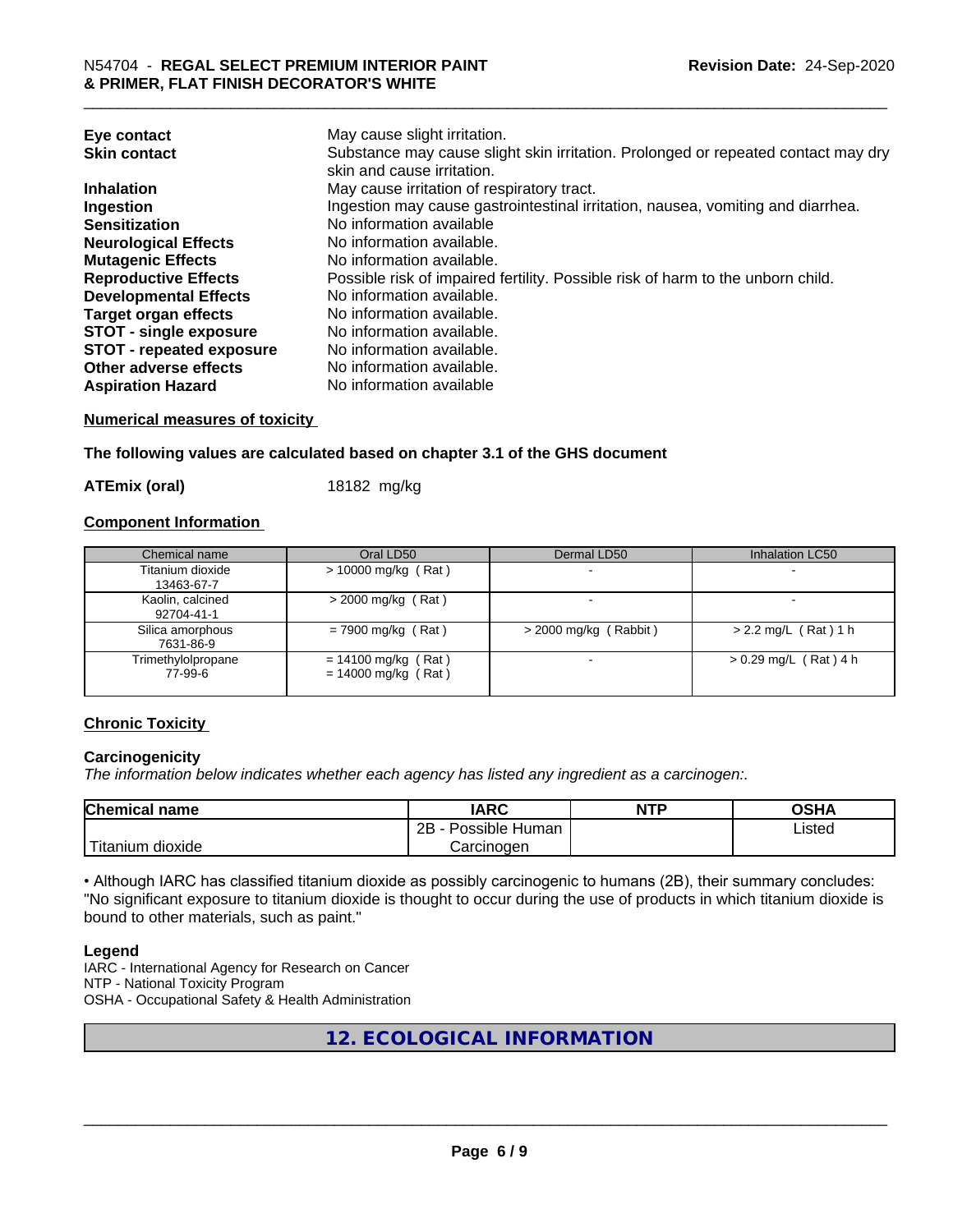# **Ecotoxicity Effects**

The environmental impact of this product has not been fully investigated.

# **Product Information**

#### **Acute Toxicity to Fish**

No information available

#### **Acute Toxicity to Aquatic Invertebrates**

No information available

# **Acute Toxicity to Aquatic Plants**

No information available

#### **Persistence / Degradability**

No information available.

#### **Bioaccumulation**

There is no data for this product.

# **Mobility in Environmental Media**

No information available.

# **Ozone**

No information available

# **Component Information**

# **Acute Toxicity to Fish**

Titanium dioxide  $LC50:$  > 1000 mg/L (Fathead Minnow - 96 hr.)

#### **Acute Toxicity to Aquatic Invertebrates**

No information available

#### **Acute Toxicity to Aquatic Plants**

No information available

|                              | 13. DISPOSAL CONSIDERATIONS                                                                                                                                                                                               |  |
|------------------------------|---------------------------------------------------------------------------------------------------------------------------------------------------------------------------------------------------------------------------|--|
| <b>Waste Disposal Method</b> | Dispose of in accordance with federal, state, and local regulations. Local<br>requirements may vary, consult your sanitation department or state-designated<br>environmental protection agency for more disposal options. |  |
|                              | <b>14. TRANSPORT INFORMATION</b>                                                                                                                                                                                          |  |
| <b>DOT</b>                   | Not regulated                                                                                                                                                                                                             |  |
| <b>ICAO/IATA</b>             | Not regulated                                                                                                                                                                                                             |  |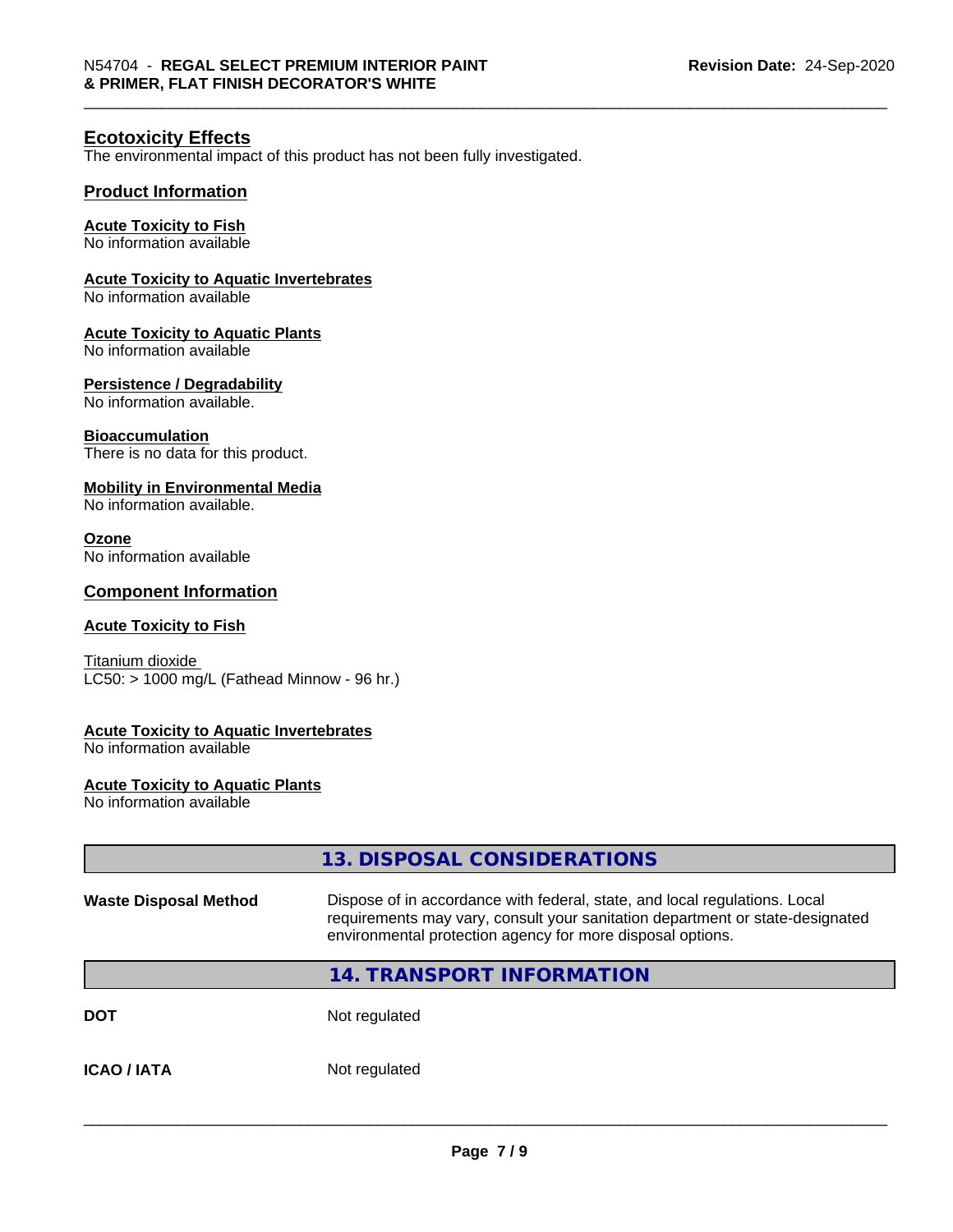**IMDG / IMO** Not regulated

**15. REGULATORY INFORMATION**

# **International Inventories**

| <b>TSCA: United States</b> | Yes - All components are listed or exempt. |
|----------------------------|--------------------------------------------|
| <b>DSL: Canada</b>         | Yes - All components are listed or exempt. |

# **Federal Regulations**

#### **SARA 311/312 hazardous categorization**

| Acute health hazard               | No  |  |
|-----------------------------------|-----|--|
| Chronic Health Hazard             | Yes |  |
| Fire hazard                       | No  |  |
| Sudden release of pressure hazard | Nο  |  |
| Reactive Hazard                   | Nο  |  |

# **SARA 313**

Section 313 of Title III of the Superfund Amendments and Reauthorization Act of 1986 (SARA). This product contains a chemical or chemicals which are subject to the reporting requirements of the Act and Title 40 of the Code of Federal Regulations, Part 372:

*None*

# **Clean Air Act,Section 112 Hazardous Air Pollutants (HAPs) (see 40 CFR 61)**

This product contains the following HAPs:

*None*

# **US State Regulations**

# **California Proposition 65**

**A** WARNING: Cancer and Reproductive Harm– www.P65warnings.ca.gov

#### **State Right-to-Know**

| <b>Chemical name</b> | <b>Massachusetts</b> | <b>New Jersey</b> | Pennsylvania |
|----------------------|----------------------|-------------------|--------------|
| Titanium dioxide     |                      |                   |              |
| Limestone            |                      |                   |              |
| Diatomaceous earth   |                      |                   |              |
| Silica amorphous     |                      |                   |              |

#### **Legend**

X - Listed